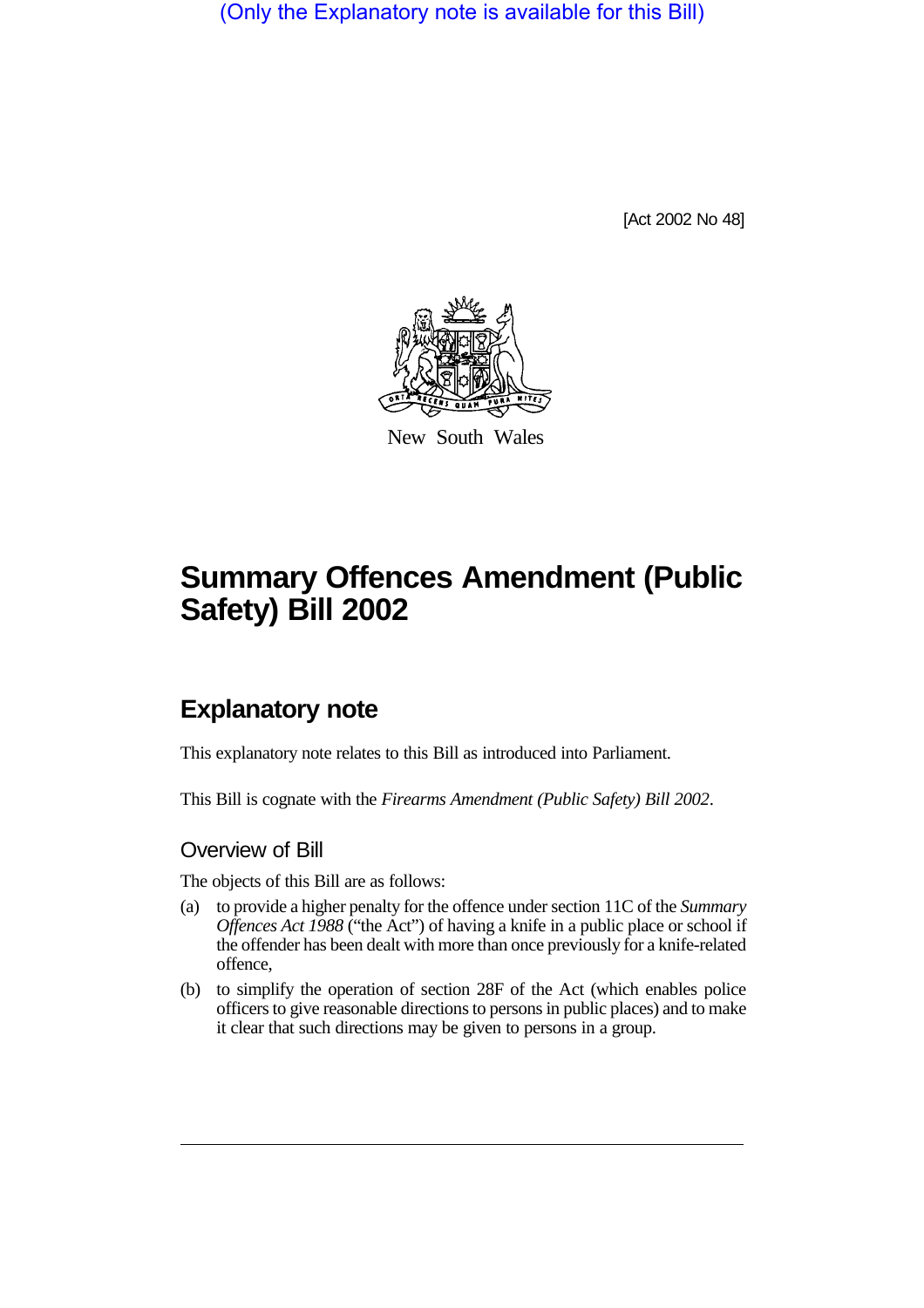Summary Offences Amendment (Public Safety) Bill 2002 [Act 2002 No 48]

Explanatory note

#### Outline of provisions

**Clause 1** sets out the name (also called the short title) of the proposed Act.

**Clause 2** provides for the commencement of the proposed Act on a day or days to be appointed by proclamation.

**Clause 3** is a formal provision giving effect to the amendments to the *Summary Offences Act 1988* set out in Schedule 1.

## **Schedule 1 Amendments**

#### **Higher penalty for offence of having knife in public place or school to apply to repeat offenders**

At present, the penalty for an offence under section 11C of the Act of having a knife in a public place or school is 5 penalty units (currently \$550) or, in the case of a person dealt with previously for a knife-related offence, 10 penalty units or imprisonment for 12 months (or both). **Schedule 1 [1]** provides that the maximum penalty for a person who commits an offence under section 11C of the Act will be 20 penalty units (currently \$2,200) or imprisonment for 2 years (or both) if the person has been dealt with more than once previously for a knife-related offence.

#### **Reasonable directions by police to persons in public places**

Section 28F of the Act currently enables a police officer to give a direction to a person in a public place if the officer has reasonable grounds to believe that the person's behaviour or presence in the place is obstructing or causing fear to other persons, constitutes harassment or intimidation of another person, or is for the purpose of unlawfully supplying prohibited drugs. The officer must provide the person with certain information about the officer and the reasons for the direction, and then warn the person that failure to comply with the direction may be an offence. A person who initially fails to comply with the direction may be warned and requested again. If the person fails to comply with the direction after the second direction and warning, the person is guilty of an offence.

**Schedule 1 [2], [3] and [5]** remove any doubt that the second direction and warning can only be given if the person initially fails to comply with the direction. As a result of the amendment, it will be clear that a police officer can proceed to the second direction and warning if there is non-compliance at any time with the earlier